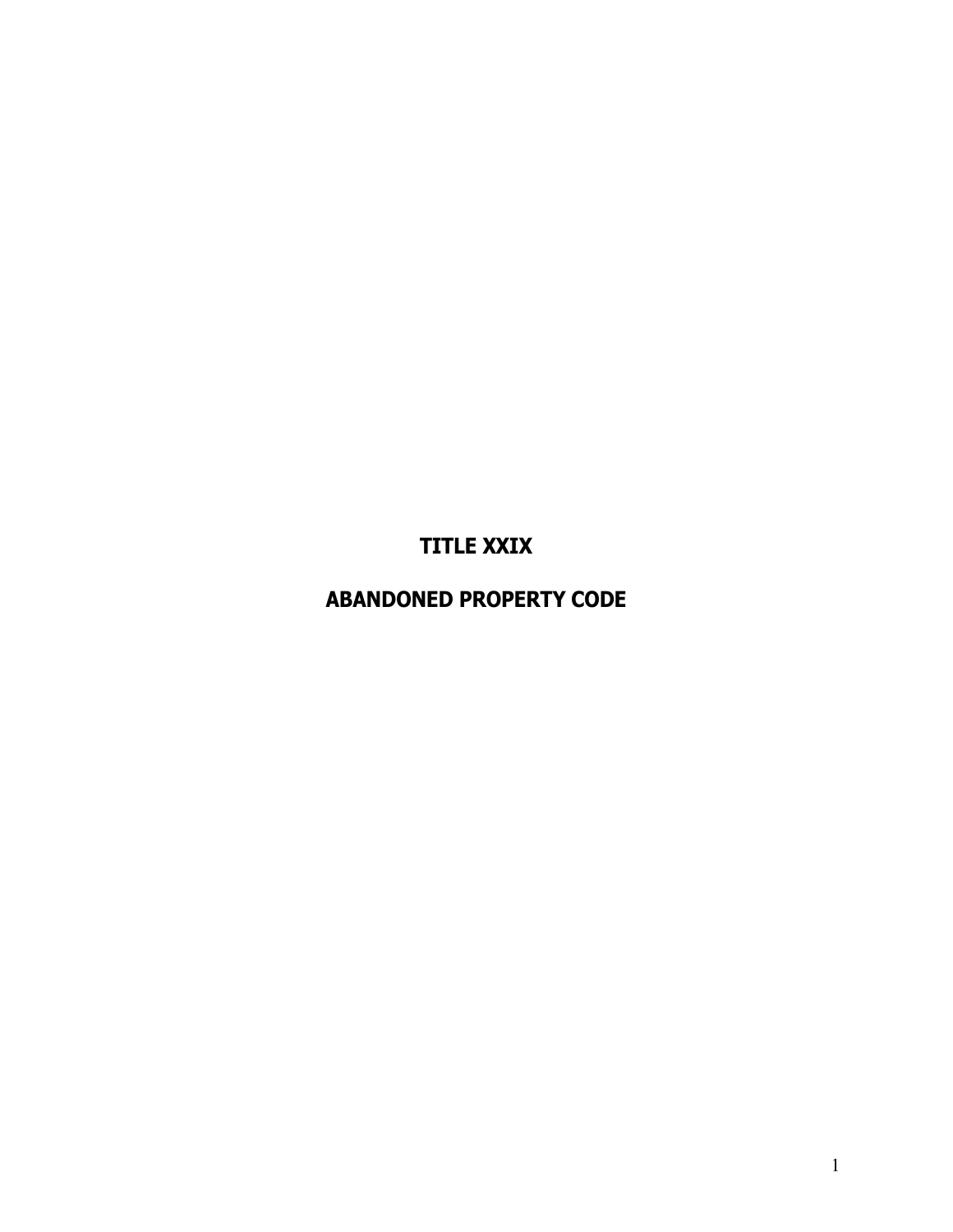| $§29-1-1$  |  |
|------------|--|
| $§29-1-2$  |  |
| $§29-1-3$  |  |
| $§29-1-4$  |  |
| $§29-1-5$  |  |
| $§29-1-6$  |  |
| $§29-1-7$  |  |
| $§29-1-8$  |  |
| $§29-1-9$  |  |
| $§29-1-10$ |  |
| $§29-1-11$ |  |
|            |  |
| $§29-2-1$  |  |
| $§ 29-2-2$ |  |
| $§29-2-3$  |  |
| $$29-2-4$  |  |
| $§29-2-5$  |  |
| $§29-2-6$  |  |
| $§29-2-7$  |  |
| $§29-2-8$  |  |
|            |  |
| $§29-2-9$  |  |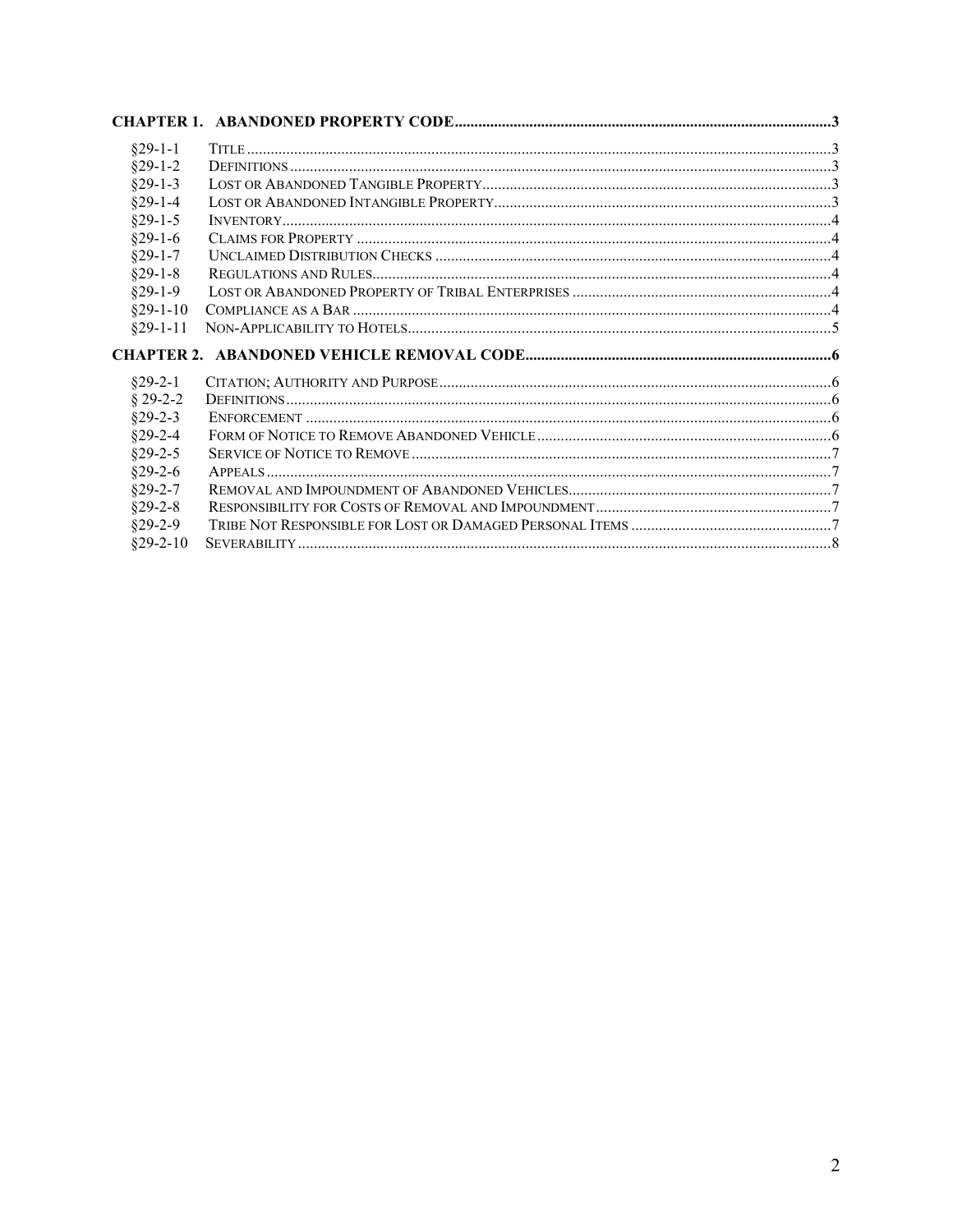# <span id="page-2-0"></span>**CHAPTER 1. ABANDONED PROPERTY CODE**

# <span id="page-2-1"></span>**§29-1-1 Title**

This Title shall apply to unclaimed property that is held by the Tribe.

## <span id="page-2-2"></span>**§29-1-2 Definitions**

For purposes of this Title the following definitions shall apply:

- (a) "Intangible Personal Property" means monies, checks, drafts, or other forms of property constituting readily available cash;
- (b) "Person" means any individual, business association, corporation, public authority, estate, trust, two or more persons having a joint or common interest, or any other legal or commercial entity whether such person is acting in his own right or in a representative capacity;
- (c) "Secretary/Treasurer" means the Secretary/Treasurer of the Mississippi Band of Choctaw Indians or his authorized designee;
- (d) "Tangible Personal Property" means personal property other than intangible personal property as defined herein; and
- (e) "Tribe" or "Tribal" means the Mississippi Band of Choctaw Indians and any governmental agencies thereof.

# <span id="page-2-3"></span>**§29-1-3 Lost or Abandoned Tangible Property**

If any tangible items of personal property are left on the premises of Tribal offices or facilities, or are found within the common area of Tribal public land or buildings, excluding land or buildings under the control of a Tribal enterprise as defined in Tribal Ordinance No. 56, or premises constituting a hotel as defined in Tribal Code §28-1-2, and such property is not claimed forthwith by a person with a valid ownership interest in property, the property shall be deposited with the Secretary/Treasurer who shall keep the property in safekeeping. The Secretary/Treasurer shall take reasonable steps to notify the owner, if known, of the tangible property in its possession, including a letter in writing within ten (10) days by United States Mail to persons whose name and/or address appears upon the times of personal property so found. If no response is received by the Secretary/Treasurer sending notice within forty-five (45) days after the mailing of notice, then the personal property may be sold to the highest bidder for cash, or the Secretary/Treasurer may otherwise dispose of the property if he deems the value thereof insufficient to justify the expense of a sale. The proceeds from any such sale are to be deposited in the general fund of the Tribe.

### <span id="page-2-4"></span>**§29-1-4 Lost or Abandoned Intangible Property**

Any intangible property left on the premises of Tribal offices or facilities or that is found within the common area of Tribal public land or buildings, excluding land or buildings under the control of a Tribal enterprise as defined in Tribal Ordinances No. 56 or premises constituting a hotel pursuant to Tribal Code §28-1-2, shall be turned over the Secretary/Treasurer who shall maintain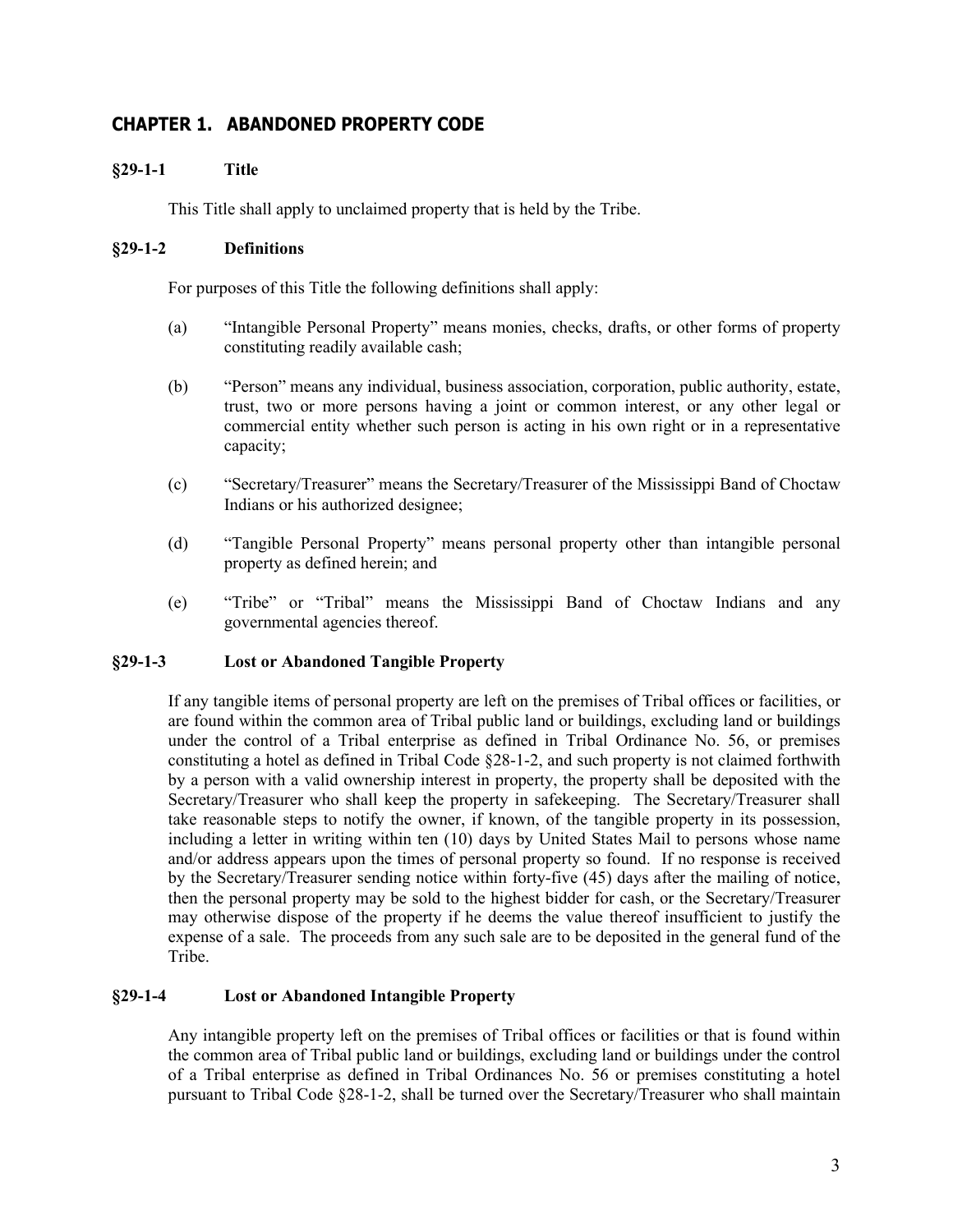it in safekeeping. The Secretary/Treasurer shall take reasonable steps to notify the owner, if known, of the intangible property of his having possession, including a letter sent by United States Mail. If no person claims to be the owner of the property within forty-five (45) days after notice has been mailed by the Secretary/Treasurer, the Secretary/Treasurer shall disburse the intangible personal property into the general fund of the Tribe.

## <span id="page-3-0"></span>**§29-1-5 Inventory**

The Secretary/Treasurer shall maintain an inventory of any personal property, whether tangible or intangible, that comes under the control of the Secretary/Treasurer under this Title. The inventory is to include the date the property arrived at the office of the Secretary/Treasurer, its location when found, the date when found and a description of the property.

## <span id="page-3-1"></span>**§29-1-6 Claims for Property**

If any person makes a claim for lost or found intangible or tangible personal property, such person shall have the burden of proving the legal entitlement to the property. The Secretary/Treasurer is authorized to decide if the person is legally entitled to the property. If more than one person makes a claim for any personal property, and the Secretary/Treasurer cannot determine which of the persons would legally be entitled to the property, the Secretary/Treasurer may interplead the property into the Choctaw Tribal Court for disposition by the court.

### <span id="page-3-2"></span>**§29-1-7 Unclaimed Distribution Checks**

- (1) If a distribution check sent pursuant to Title XV, Chapter 4 is returned or otherwise not claimed, it shall be retained by the issuer for two (2) years after date it was originally mailed, after which it shall be turned over to the Secretary/Treasurer for disbursement into the general revenue fund of the Tribe.
- (2) This section shall not apply to distribution checks that are issued to members of the Tribe who are under eighteen (18) years of age.

### <span id="page-3-3"></span>**§29-1-8 Regulations and Rules**

The Secretary/Treasurer is authorized to promulgate any rules and regulations deemed necessary to implement the provisions of this Title.

### <span id="page-3-4"></span>**§29-1-9 Lost or Abandoned Property of Tribal Enterprises**

If any tangible or personal property is found on the premises or property of a Tribal enterprise, as defined in Tribal Ordinance No. 56, other than a hotel as defined in Tribal Code §28-1-2, and such property is not claimed forthwith by a person with a valid ownership interest in the property, then the procedure set forth in §§29-1-4-29-1-8 shall be followed except that the general manager or chief executive officer of the enterprise shall carry out the duties and responsibilities delineated for the Secretary/Treasurer of the Tribe in such sections, and any disbursement of funds allowed shall be to the general fund of the enterprise rather than the general fund of the Tribe. The board of any Tribal enterprise is authorized to promulgate rules and regulations deemed necessary to implement the provisions of this Chapter with regard to such enterprise.

### <span id="page-3-5"></span>**§29-1-10 Compliance as a Bar**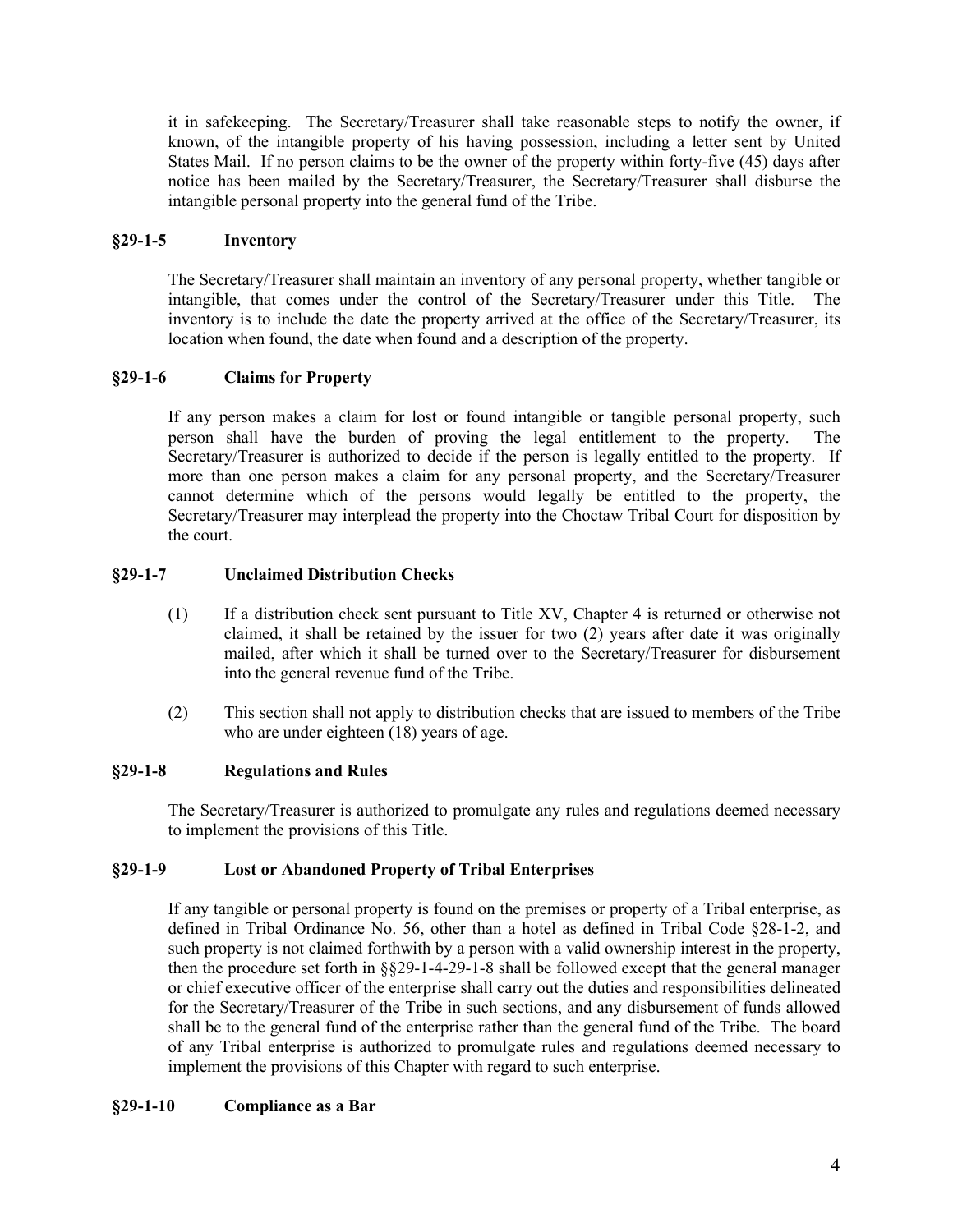Compliance with this Title shall be a perpetual bar to any action against the Tribe, a Tribal enterprise or their employees for the recovery of personal property, or the value thereof, or for any damage growing out of failure of the owner to receive such property.

### <span id="page-4-0"></span>**§29-1-11 Non-Applicability to Hotels**

Any personal or intangible property left on the premises of a hotel as defined in Tribal Code §28- 1-2 shall be handled in accordance with the provisions of Title 28.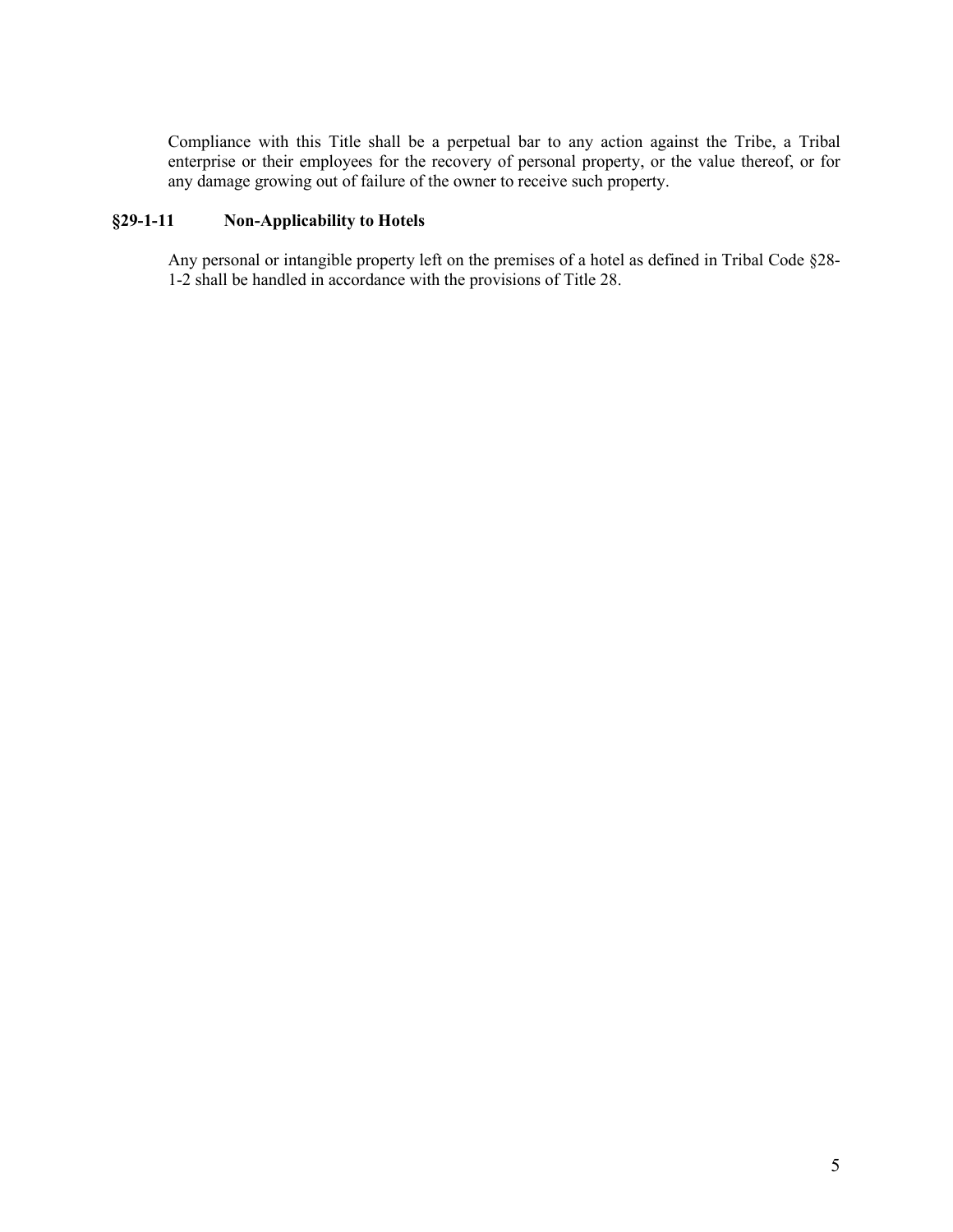# <span id="page-5-0"></span>**CHAPTER 2. ABANDONED VEHICLE REMOVAL CODE**

### <span id="page-5-1"></span>**§29-2-1 Citation; Authority and Purpose**

This Chapter may be referred to as the "Abandoned Vehicle Removal Code" and is enacted pursuant to Article VIII, Section 1, Subsections  $(k)$ ,  $(m)$ ,  $(p)$ , and  $(q)$  of the Revised Constitution and Bylaws of the Tribe. The purpose of this Chapter is to establish a procedure for removal of motor vehicles left unattended on or adjacent to Public Roadways, parking areas, or other public tribal government property. The presence of such vehicles creates a health and safety hazard by interfering with emergency access to properties and obstructing traffic and visibility.

### <span id="page-5-2"></span>**§ 29-2-2 Definitions**

- (1) "Abandoned Vehicle" means any motor vehicle, or part thereof, left unattended on or adjacent to Public Roadways, parking areas, or other public tribal government property.
- (2) "Motor Vehicle" means any motorized device used for transportation including, but not limited to, automobiles, motorcycles, scooters, buses, recreational vehicles, airplanes, and boats.
- (3) "Public Roadway" means any highway, road, or street maintained by a public authority and open to public travel
- (4) "Tribal Civil Court" means the Civil Division of the Choctaw Trial Courts.
- (5) "Tribe" means the Mississippi Band of Choctaw Indians, a federally-recognized Indian tribe.

### <span id="page-5-3"></span>**§29-2-3 Enforcement**

The provisions of this chapter shall be administered and enforced by law enforcement personnel of the Tribe's Department of Public Safety. Upon discovering the existence of an abandoned vehicle, law enforcement personnel shall have the authority to issue a notice to remove the abandoned vehicle.

### <span id="page-5-4"></span>**§29-2-4 Form of Notice to Remove Abandoned Vehicle**

The notice to remove an abandoned vehicle may be utilized in substantially the following form:

## NOTICE TO REMOVE AN ABANDONED VEHICLE WHICH HAS BEEN DETERMINED TO BE IN VIOLATION OF C.T.C. §§ 29-2-1 *et seq.*

You are hereby notified that the undersigned Department of Public Safety Officer has determined that there exists an abandoned vehicle on or adjacent to the public roadways, parking areas, or other public tribal government property of the Mississippi Band of Choctaw Indians, the location and description of which is as follows: [insert information concerning the location and description of the abandoned vehicle]. Said abandoned vehicle will be removed and impounded at your expense if you do not take action to remove said abandoned vehicle from the public roadways, parking areas, or other public tribal government property of the Mississippi Band of Choctaw Indians within ten (10) days of the date this Notice was issued. You may appeal this decision by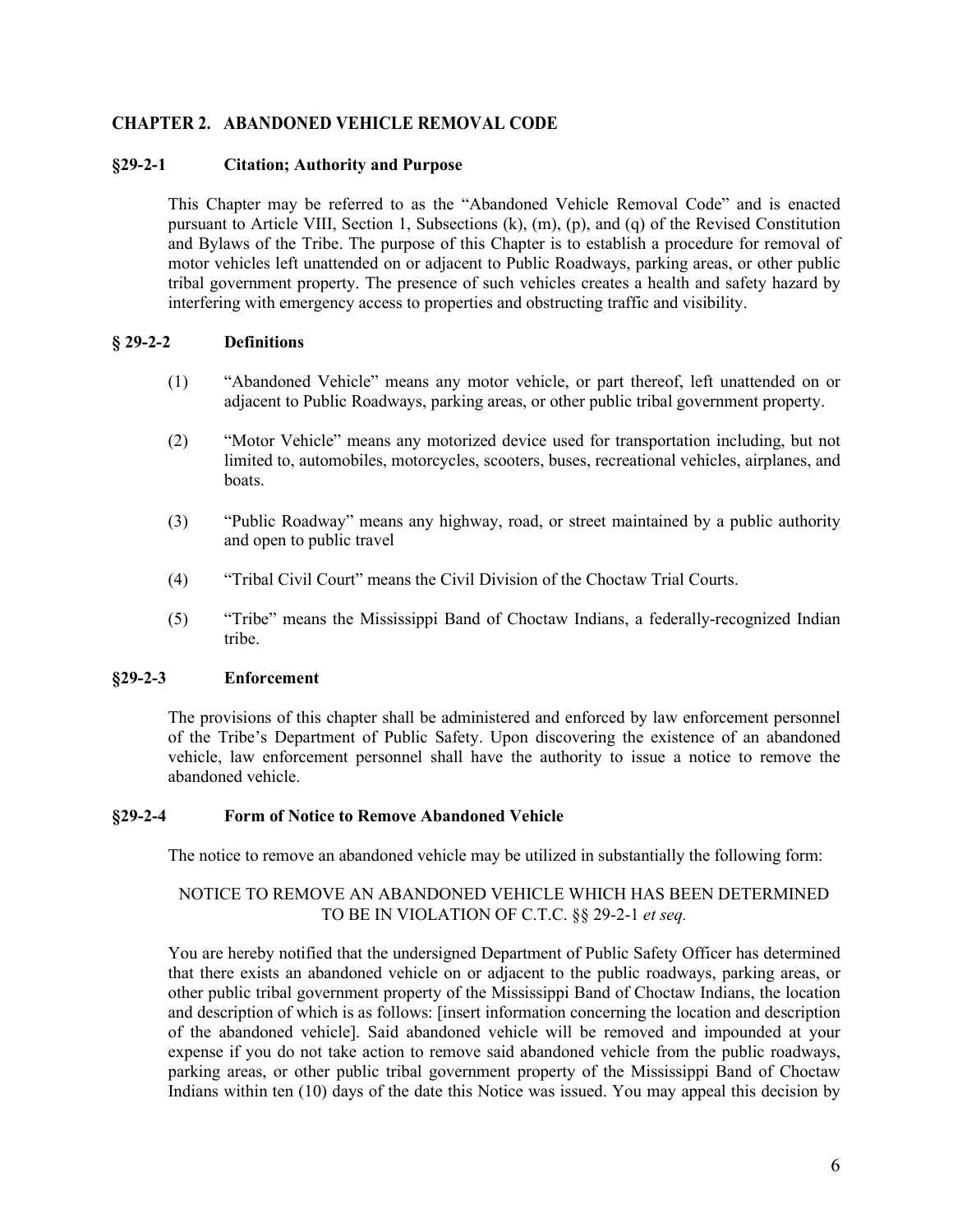completing the "Notice of Intent to Appeal" section below and returning the same to the Choctaw Tribal Court within ten (10) days of the date this Notice was issued.

|                                     | Date: |  |
|-------------------------------------|-------|--|
| Department of Public Safety Officer |       |  |
| NOTICE OF INTENT TO APPEAL          |       |  |
| Appellant's Name:                   |       |  |
| <b>Contact Number:</b>              |       |  |
| Mailing Address:                    |       |  |
| Email:                              |       |  |
|                                     |       |  |
| Signature of Appellant              | Date: |  |

### <span id="page-6-0"></span>**§29-2-5 Service of Notice to Remove**

A copy of the notice to remove the abandoned vehicle shall be placed on the abandoned vehicle. An additional copy of the notice to remove the abandoned vehicle shall be sent via certified mail, return receipt requested, or via commercial delivery carrier with proof of delivery, to the registered owner of the abandoned vehicle within three (3) days of the date such notice was placed on the abandoned vehicle.

#### <span id="page-6-1"></span>**§29-2-6 Appeals**

Any person who has received a notice to remove an abandoned vehicle may appeal to the Tribal Civil Court within ten (10) days of the date said notice was issued. When a hearing on appeal has been requested, the Tribal Civil Court clerk will notify the Department of Public Safety in writing not to remove the abandoned vehicle until the appeal is heard and a decision is rendered by the Tribal Civil Court.

#### <span id="page-6-2"></span>**§29-2-7 Removal and Impoundment of Abandoned Vehicles**

Upon expiration of the ten-day period or five (5) days following a Tribal Civil Court ruling against the recipient of the notice to remove an abandoned vehicle, law enforcement personnel may direct the removal and impoundment of the abandoned vehicle in a manner approved by the Director of the Tribe's Department of Public Safety.

#### <span id="page-6-3"></span>**§29-2-8 Responsibility for Costs of Removal and Impoundment**

The registered owner of the abandoned vehicle shall bear the cost of removal and impoundment.

#### <span id="page-6-4"></span>**§29-2-9 Tribe Not Responsible for Lost or Damaged Personal Items**

The Tribe shall not be responsible for personal items left in an abandoned vehicle during its abandonment or at the time of removal and impoundment.